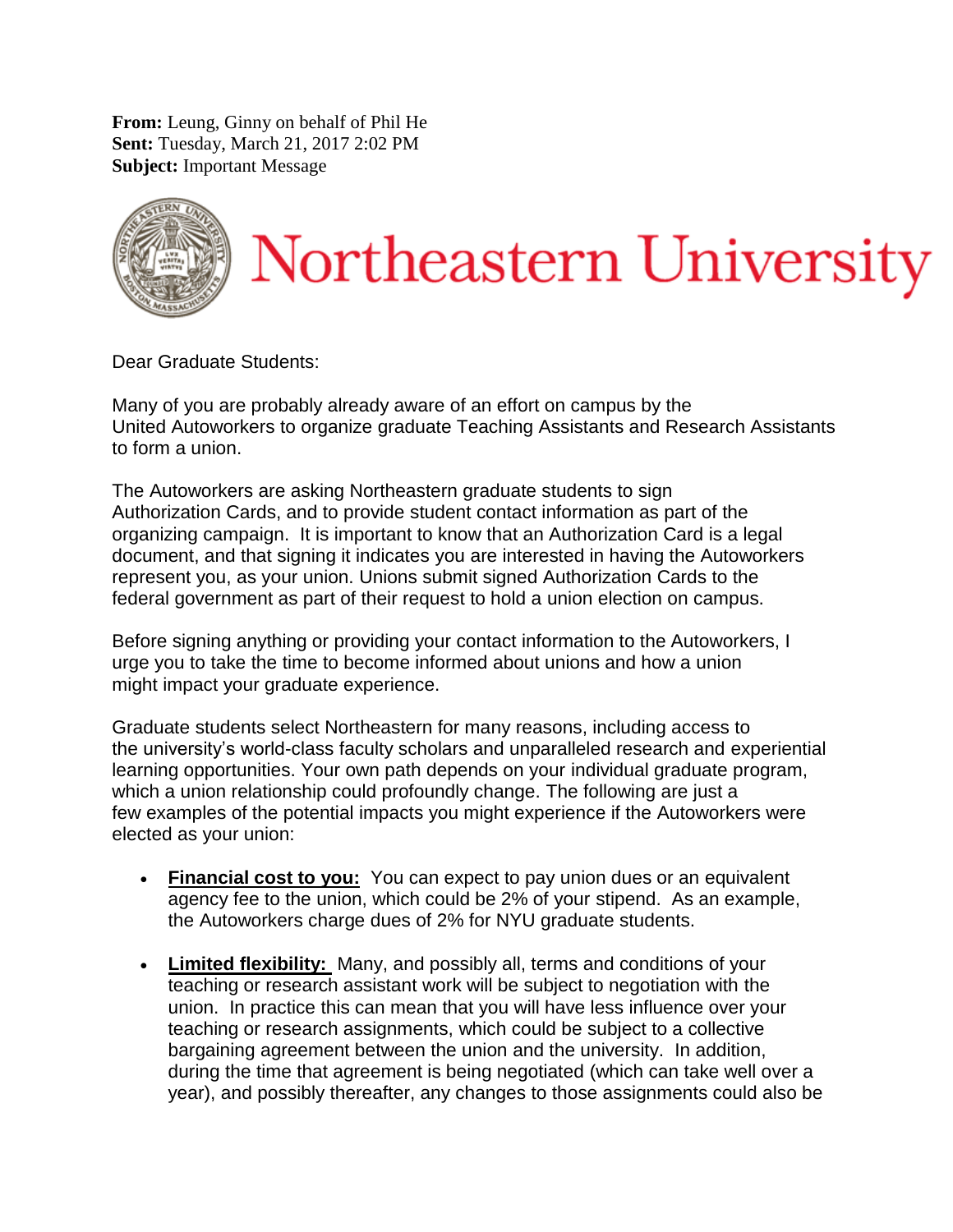subject to negotiation. For example, if you and your thesis adviser or faculty mentor wanted to make changes, you likely would have to consult the union first. The union would then need to decide if negotiating to address your personal concerns was in the best interests of the rest of the collective bargaining unit (i.e. everyone else in the union, including those in other disciplines and programs).

- **You lose your individual voice in your graduate experience:** The Autoworkers will negotiate a collective bargaining agreement with the university, using a team of negotiators who will decide what to prioritize for the larger union group. It is not clear how many students would be in the union, but currently the Autoworkers are trying to represent thousands of graduate students in a single union at Harvard. What is certain is that other members of this large group will likely have varying interests that differ from what is important to you, meaning your specific priorities can easily go unaddressed.
- **One-size-fits-all agreement:** It is important to consider how your particular interests can be represented in an agreement designed to cover a large group. It is possible that any agreement would control important issues that concern you:
	- $\circ$  what types of teaching or research assignments you will have, including priority for assignments;
	- o changes in assignments;
	- o your work and class schedules;
	- o what types of mentoring relationships you will have;
	- o what your participation in co-op and other experiential programs will be, if any; and,
	- o your stipend level (which could increase, decrease or remain the same, particularly when taking into account the cost of union dues or agency fees).

These and many other issues would be determined for everyone in the larger group.

- **There are no guarantees in collective bargaining:** Unions often promise more money with a union contract, but there is no guarantee that will be the case. In the research world, where funding levels are determined by a variety of factors that are beyond the control of the university and the union, nobody can ensure that research funding will increase. Stipends could also decrease or not change at all as a result of negotiations.
- **You could be called out on strike:** The union may call upon you to take part in a strike. In the event of a strike, your pay stops. Being out on strike can also interrupt your academic and research work. While the university would